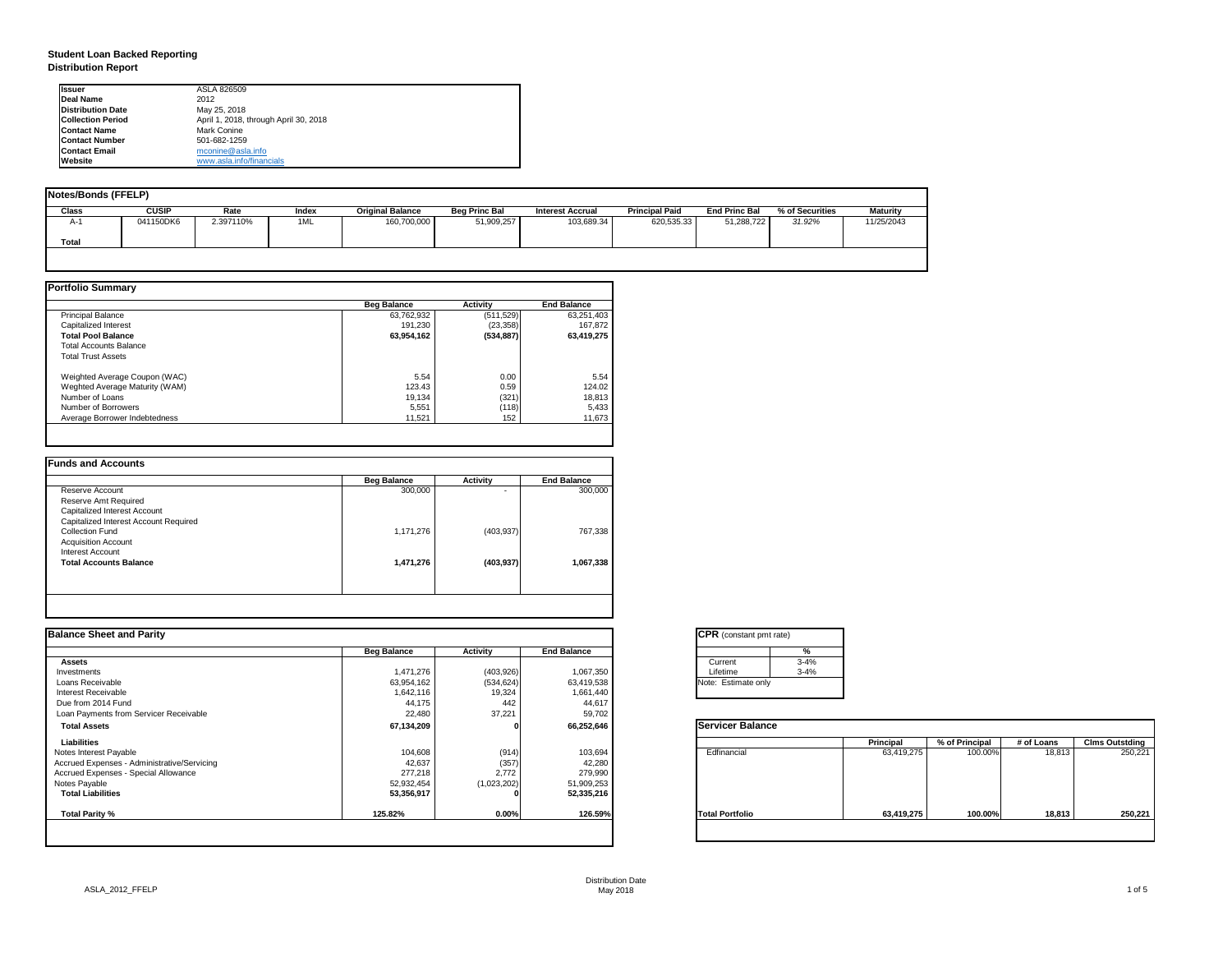# **Student Loan Backed Reporting Distribution Report**

## **Delinquency Status**

|                         | # of Loans       |               | <b>Principal</b> |               | % of Principal   |               | <b>WAC</b>       |               | <b>WARM</b>      |               |
|-------------------------|------------------|---------------|------------------|---------------|------------------|---------------|------------------|---------------|------------------|---------------|
|                         | <b>Beginning</b> | <b>Ending</b> | <b>Beginning</b> | <b>Ending</b> | <b>Beginning</b> | <b>Ending</b> | <b>Beginning</b> | <b>Ending</b> | <b>Beginning</b> | <b>Ending</b> |
| In School               | 61               | 51            | 227,904          | 194,444       | 0.36%            | 0.31%         | 5.69             | 5.76          | 119.77           | 119.73        |
| Grace                   | 20               | 30            | 63,929           | 97,389        | 0.10%            | 0.15%         | 5.63             | 5.52          | 119.34           | 119.57        |
| Repayment               |                  |               |                  |               |                  |               |                  |               |                  |               |
| Current                 | 12,512           | 12,092        | 38,790,249       | 37,580,243    | 60.65%           | 59.26%        | 5.65             | 5.67          | 131.97           | 132.28        |
| 31-60 Days Delinquent   | 487              | 600           | 2,069,248        | 2,433,695     | 3.24%            | 3.84%         | 5.87             | 5.69          | 129.67           | 123.02        |
| 61-90 Days Delinquent   | 310              | 333           | 1,116,631        | 1,410,265     | 1.75%            | 2.22%         | 5.56             | 5.87          | 122.84           | 130.06        |
| 91-120 Days Delingent   | 255              | 213           | 931,284          | 743,049       | 1.46%            | 1.17%         | 5.79             | 5.35          | 110.78           | 119.53        |
| 121-180 Days Delinquent | 444              | 383           | 1,595,640        | 1,377,694     | 2.49%            | 2.17%         | 5.58             | 5.69          | 109.05           | 106.56        |
| 181-270 Days Delinquent | 746              | 700           | 3,283,535        | 3,023,138     | 5.13%            | 4.77%         | 5.76             | 5.71          | 116.03           | 111.09        |
| 271+ Days Delinquent    | 90               | 82            | 356,192          | 305,237       | 0.56%            | 0.48%         | 5.58             | 5.63          | 113.21           | 125.66        |
| <b>Total Repayment</b>  | 14,844           | 14,403        | 48, 142, 778     | 46,873,321    | 75.28%           | 73.91%        | 5.67             | 5.67          | 129.27           | 129.36        |
| Forbearance             | 2,030            | 2,175         | 8,274,616        | 8,999,283     | 12.94%           | 14.19%        | 5.74             | 5.69          | 116.62           | 121.56        |
| Deferment               | 2,099            | 2,082         | 7,013,244        | 7,018,824     | 10.97%           | 11.07%        | 5.57             | 5.56          | 117.84           | 118.42        |
| Claims in Progress      | 80               | 72            | 231,691          | 236,014       | 0.36%            | 0.37%         | 5.75             | 6.08          | 114.08           | 97.17         |
| <b>Claims Denied</b>    |                  |               |                  |               |                  |               |                  |               |                  |               |
| <b>Total Portfolio</b>  | 19,134           | 18,813        | 63,954,162       | 63,419,275    | 100.00%          | 100.00%       | 5.67             | 5.67          | 126.28           | 126.88        |

|                                     | # of Loans       |               | <b>Principal</b> |               | % of Principal   |               | <b>WAC</b><br><b>WARM</b> |        |                  |               |
|-------------------------------------|------------------|---------------|------------------|---------------|------------------|---------------|---------------------------|--------|------------------|---------------|
|                                     | <b>Beginning</b> | <b>Ending</b> | <b>Beginning</b> | <b>Ending</b> | <b>Beginning</b> | <b>Ending</b> | <b>Beginning</b>          | Ending | <b>Beginning</b> | <b>Ending</b> |
| Current                             | 12,512           | 12,092        | 38,790,249       | 37,580,243    | 80.57%           | 80.17%        | 5.65                      | 5.67   | 131.97           | 132.28        |
| 31-60 Days Delinquent               | 487              | 600           | 2,069,248        | 2,433,695     | 4.30%            | 5.19%         | 5.87                      | 5.69   | 129.67           | 123.02        |
| 61-90 Days Delinquent               | 310              | 333           | 1,116,631        | 1,410,265     | 2.32%            | 3.01%         | 5.56                      | 5.87   | 122.84           | 130.06        |
| 91-120 Days Delingent               | 255              | 213           | 931,284          | 743,049       | 1.93%            | 1.59%         | 5.79                      | 5.35   | 110.78           | 119.53        |
| 121-180 Days Delinquent             | 444              | 383           | 1,595,640        | 1,377,694     | 3.31%            | 2.94%         | 5.58                      | 5.69   | 109.05           | 106.56        |
| 181-270 Days Delinquent             | 746              | 700           | 3,283,535        | 3,023,138     | 6.82%            | 6.45%         | 5.76                      | 5.71   | 116.03           | 111.09        |
| 271+ Days Delinquent                |                  | 82            | 356,192          | 305,237       | 0.74%            | 0.65%         | 5.58                      | 5.63   | 113.21           | 125.66        |
| <b>Total Portfolio in Repayment</b> | 14,844           | 14,403        | 48,142,778       | 46,873,321    | 100.00%          | 100.00%       | 5.67                      | 5.67   | 129.27           | 129.36        |

| <b>Portfolio by Loan Type</b>           |                  |               |                  |               |                  |               |                  |               |                  |               |  |
|-----------------------------------------|------------------|---------------|------------------|---------------|------------------|---------------|------------------|---------------|------------------|---------------|--|
|                                         | # of Loans       |               | <b>Principal</b> |               | % of Principal   |               | <b>WAC</b>       |               |                  | <b>WARM</b>   |  |
|                                         | <b>Beginning</b> | <b>Ending</b> | <b>Beginning</b> | <b>Ending</b> | <b>Beginning</b> | <b>Ending</b> | <b>Beginning</b> | <b>Ending</b> | <b>Beginning</b> | <b>Ending</b> |  |
| <b>Subsidized Consolidation Loans</b>   |                  |               |                  |               |                  |               |                  |               |                  |               |  |
| <b>Unsubsidized Consolidation Loans</b> |                  |               |                  |               |                  |               |                  |               |                  |               |  |
| <b>Subsidized Stafford Loans</b>        | 10,796           | 10,611        | 29,041,931       | 28,765,448    | 45.41%           | 45.36%        | 5.53             | 5.53          | 118.53           | 118.99        |  |
| <b>Unsubsidized Stafford Loans</b>      | 8,024            | 7,895         | 33,157,314       | 32,911,643    | 51.85%           | 51.90%        | 5.66             | 5.66          | 133.66           | 134.41        |  |
| PLUS/GradPLUS Loans                     | 314              | 307           | 1,754,917        | 1,742,184     | 2.74%            | 2.75%         | 8.09             | 8.09          | 115.16           | 114.96        |  |
| <b>SLS Loans</b>                        |                  |               |                  |               |                  |               |                  |               |                  |               |  |
| <b>Total Portfolio</b>                  | 19,134           | 18,813        | 63,954,162       | 63,419,275    | 100.00%          | 100.00%       | 5.67             | 5.67          | 126.28           | 126.88        |  |

| Portfolio by Program Type                  |                  |               |                  |               |                  |               |                  |               |                  |               |
|--------------------------------------------|------------------|---------------|------------------|---------------|------------------|---------------|------------------|---------------|------------------|---------------|
|                                            | # of Loans       |               | <b>Principal</b> |               | % of Principal   |               | <b>WAC</b>       |               | <b>WARM</b>      |               |
|                                            | <b>Beginning</b> | <b>Ending</b> | <b>Beginning</b> | <b>Ending</b> | <b>Beginning</b> | <b>Ending</b> | <b>Beginning</b> | <b>Ending</b> | <b>Beginning</b> | <b>Ending</b> |
| Graduate / 4-Year Loans                    | 14,765           | 14,505        | 51,143,753       | 50,694,614    | 79.97%           | 79.94%        | 5.66             | 5.66          | 126.24           | 126.82        |
| 2-Year Loans                               | 4,045            | 3,990         | 12,033,291       | 11,955,390    | 18.82%           | 18.85%        | 5.69             | 5.69          | 126.79           | 127.51        |
| Proprietary / Technical / Vocational Loans | 324              | 318           | 777,119          | 769,272       | 1.22%            | 1.21%         | 5.65             | 5.65          | 120.50           | 121.18        |
| Unknown (Consolidation) Loans              |                  |               |                  |               |                  |               |                  |               |                  |               |
| Other Loans                                |                  |               |                  |               |                  |               |                  |               |                  |               |
| <b>Total Portfolio</b>                     | 19,134           | 18,813        | 63,954,162       | 63,419,275    | 100.00%          | 100.00%       | 5.67             | 5.67          | 126.28           | 126.88        |
|                                            |                  |               |                  |               |                  |               |                  |               |                  |               |

|                        |                  | # of Loans    |                  | <b>Principal</b> | % of Principal   |               |  |
|------------------------|------------------|---------------|------------------|------------------|------------------|---------------|--|
|                        | <b>Beginning</b> | <b>Ending</b> | <b>Beginning</b> | <b>Ending</b>    | <b>Beginning</b> | <b>Ending</b> |  |
| <b>Fixed Loans</b>     | 11,244           | 11,039        | 42,566,511       | 42,230,475       | 66.56%           | 66.59%        |  |
| Variable Loans         | 7,890            | 7,774         | 21,387,652       | 21,188,800       | 33.44%           | 33.41%        |  |
| T-Bill Loans           | 7,890            | 7,774         | 21,387,652       | 21,188,800       | 33.44%           | 33.41%        |  |
| <b>CMT Loans</b>       |                  |               |                  |                  |                  |               |  |
| <b>Total Portfolio</b> | 19,134           | 18,813        | 63,954,162       | 63,419,275       | 100.00%          | 100.00%       |  |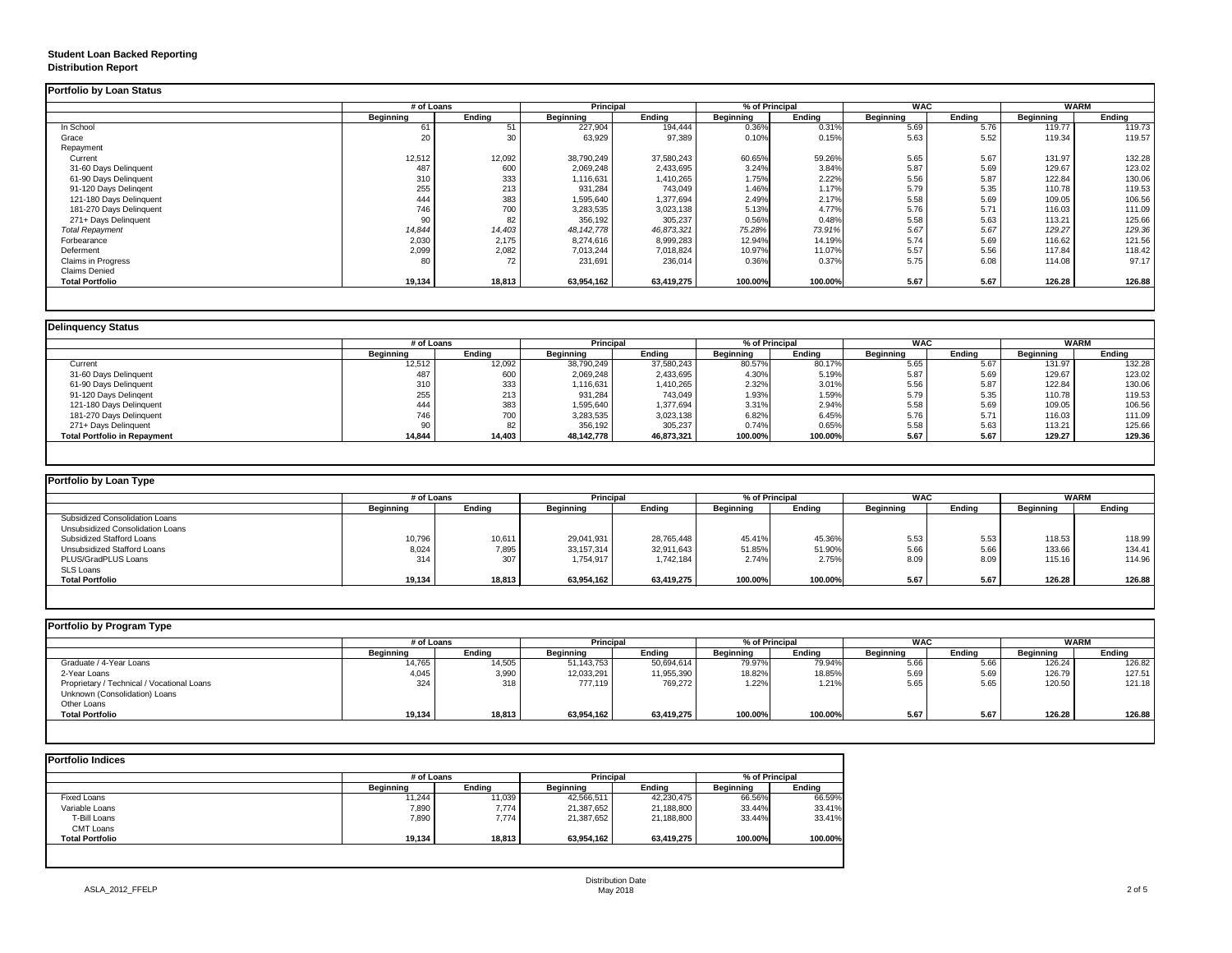**Distribution Date** May 25, 2018<br>**Collection Period** April 1, 2018, through Apr April 1, 2018, through April 30, 2018

# **Collection Activity**

| <b>Collection Account</b>                                                                    | as of 4/30/2018 |
|----------------------------------------------------------------------------------------------|-----------------|
| Beginning Balance - April 1, 2018                                                            | 1,171,276       |
| <b>Collection Amount Received</b>                                                            | 766,463         |
| Recoveries                                                                                   |                 |
| Reserve Account                                                                              |                 |
| <b>Excess of Required Reserve Account</b>                                                    | 193             |
| Interest on Investment Earnings                                                              | 682             |
| Capitalized Interest Account (after a stepdown or release date)                              |                 |
| <b>Acquisition Account</b>                                                                   |                 |
| Payments from Guarantor                                                                      |                 |
| Transfer from 2010 Collection Fund for correction of error                                   |                 |
| <b>Required Repurchases</b>                                                                  |                 |
| Special Allowance Payable to Department of Education                                         |                 |
| <b>Consolidation Rebate Fees</b>                                                             |                 |
| Rating Agency Surveillance Fees                                                              |                 |
| Principal payments, interest payments, administration fees, servicing fees, and trustee fees | (1, 171, 276)   |
| Other Amounts Received in Collection                                                         |                 |
| <b>Total Available Funds</b>                                                                 | 767,338         |
|                                                                                              |                 |

| <b>Fees Due for Current Period</b> | as of 4/30/2018 |
|------------------------------------|-----------------|
| <b>Indenture Trustee Fees</b>      | 833.33          |
| <b>Servicing Fees</b>              | 36,995          |
| <b>Administration Fees</b>         | 5,285           |
| Late Fees                          |                 |
| Other Fees                         |                 |
| <b>Total Fees</b>                  | 43,113.33       |
|                                    |                 |
| <b>Cumulative Default Rate</b>     | as of 4/30/2018 |

| Current Period Defaults (\$)                                                                        | 209,622.38      |
|-----------------------------------------------------------------------------------------------------|-----------------|
| Cumulative Defaults (\$)                                                                            | 37,015,318.25   |
| Cumulative Default (% of original pool balance)                                                     | 23.06%          |
| Cumulative Default (% of cumulative entered repayment balance) <sup>a</sup>                         | 58.64%          |
| Current Period Payments (Recoveries) from Guarantor (\$)                                            | 193,915.74      |
| Current Period Borrower Recoveries (\$)                                                             | $n/a$ I         |
| Cumulative Recoveries (\$) <sup>b</sup>                                                             | \$34,936,191.97 |
| <b>Cumulative Recovery Rate (%)</b>                                                                 | 94.38%          |
| <b>Cumulative Net Loss Rate (%)</b>                                                                 | 1.29%           |
| Servicer Reject Rate (FFELP) (%)                                                                    |                 |
| <b>Cumulative Servicer Reject Rate (FFELP) (%)</b>                                                  |                 |
| Repayment balance includes all repayment loans with the exception of balances in claim status<br>a) |                 |
| Cumulative Recoveries includes 97% of claims in progress balances<br>b)                             |                 |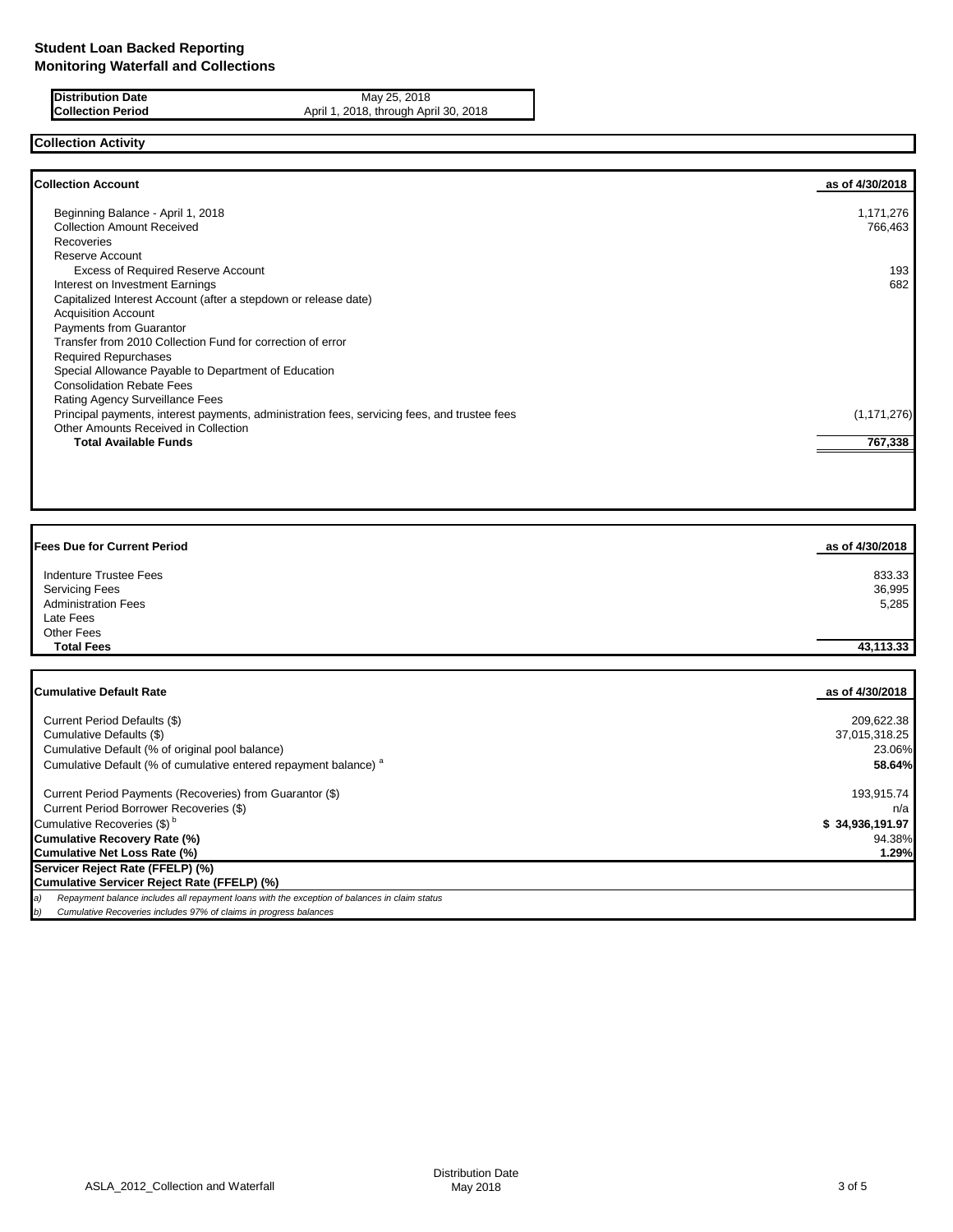| <b>Waterfall Activity</b>                                                                 |                   |                         |
|-------------------------------------------------------------------------------------------|-------------------|-------------------------|
| <b>Waterfall for Distribution</b>                                                         | <b>Amount Due</b> | <b>Amount Remaining</b> |
| <b>Total Available Funds</b>                                                              |                   | 767,338                 |
| First: Payments under any Joint Sharing Agreement                                         |                   |                         |
| Second: Trustee Fees                                                                      | 833.33            | 766,505                 |
| Third: Servicing Fees and Backup Servicing Fees                                           | 36,995            | 729,510                 |
| <b>Fourth: Administration Fees</b>                                                        | 5,285             | 724,225                 |
| <b>Fifth: Noteholder Interest</b>                                                         | 103,689.34        | 620,536                 |
| Sixth: Reinstate the balance of the Reserve Fund up to the Specified Reserve Fund Balance |                   |                         |
| Seventh: Noteholder Principal, until paid in full                                         | 620,535.33        | 0                       |
|                                                                                           |                   |                         |

| <b>Principal and Interest Distributions</b> | <b>Class A-1</b> |
|---------------------------------------------|------------------|
| Monthly Interest Due                        | 103,689.34       |
| Monthly Interest Paid                       | 103,689.34       |
| Interest Shortfall                          |                  |
| Interest Carryover Due                      |                  |
| Interest Carryover Paid                     |                  |
| Interest Carryover                          |                  |
| Monthly Principal Distribution Amount       | 620,535.33       |
| Monthly Principal Paid                      | 620,535.33       |
| Shortfall                                   |                  |
| <b>Total Distribution Amount</b>            | 724,224.67       |
|                                             |                  |